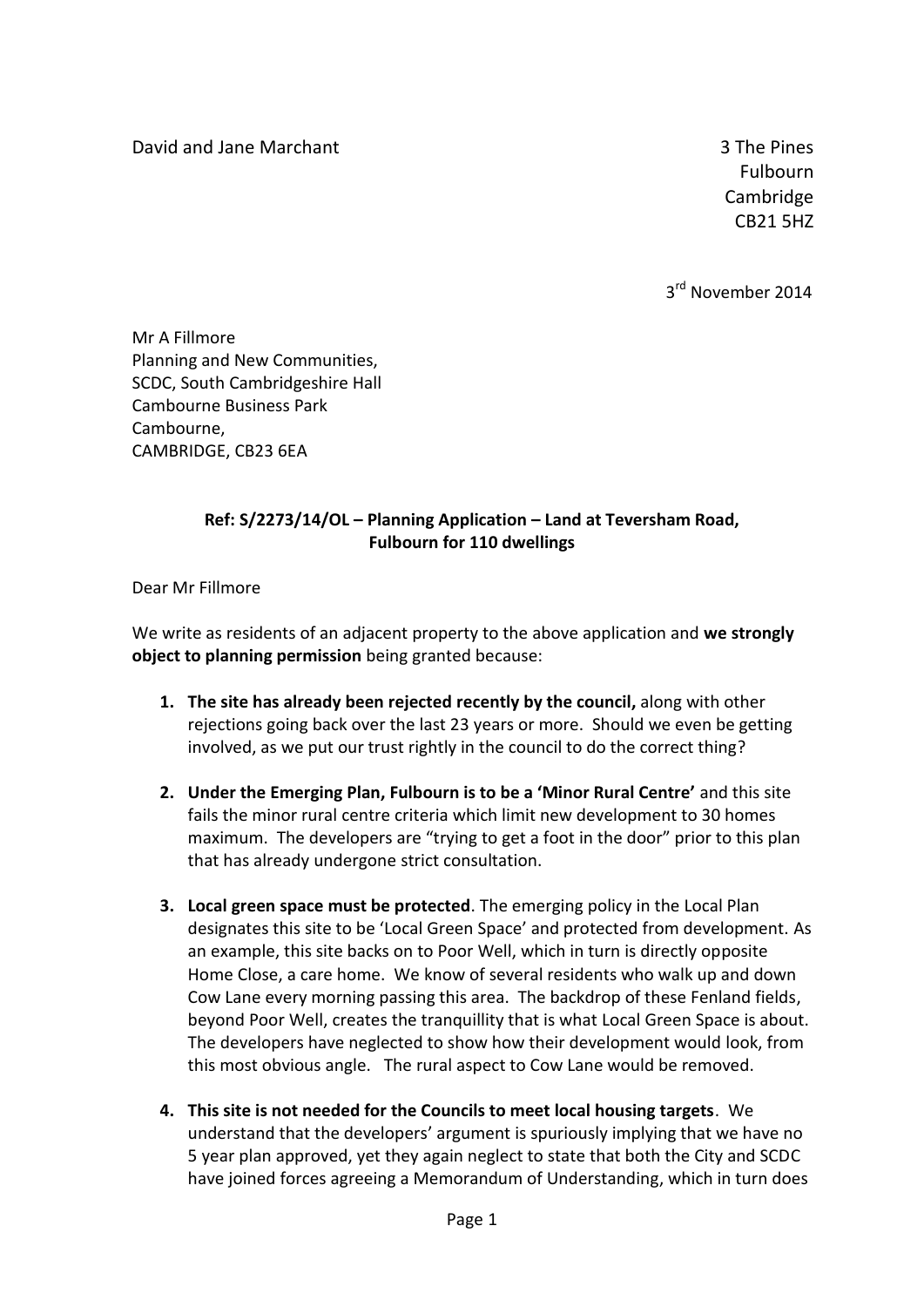provide for the total housing requirements. With The Swifts and the proposed Ida Darwin development, Fulbourn is already more than fulfilling its obligation for additional housing.

**5. The application provides for insufficient affordable houses**. It is plainly obvious from the Applications' Planning Statement words that this is going to be an expensive area to develop: "*assessment will be necessary to determine the level of affordable housing taking into account the 'abnormal' site development costs*". This implies that high development costs may make affordable houses difficult for them to build, let alone local people on low incomes to purchase.

## **6. The site has major technical problems including surface water flooding and high groundwater levels.**

## Surface Flooding and Insurance

Our own house overlooks the proposed fields and in some years we have seen flooding and have photographs of the wet lands there. Cow lane is renowned for its aquifers, wells and springs that feed into this area, so building upon it does seem slightly illogical.

"The Pines" is a case in point, it is situated 1m below that of Cow Lane at a similar level to the proposed development and has its own sewerage pumping station to deliver upwards to Cow Lane. An obvious concern is with the additional houses on this land, unpredictable climate change and an ineffectual drainage system, that the land might not be able to deal with run-off water predicted, could cause flooding in the new Development as well as The Pines houses or sewerage systems.

A rhetorical question to the planning committee is: "Who is to maintain the developers proposed 3 ditches around the site on an ongoing basis?" There is no provision in perpetuity for the developer to protect or insure these or other properties for their potential losses.

I note that there are some houses in Teversham Road near the proposed access point that have difficulty in getting house insurance due to flooding and ground water – no doubt based on their postcode. Would individual houses in the new development be offered flood water protection insurance?

## Boardwalks and Public Safety

The developer makes much publicity about the beautiful boardwalks, meadowland and ponds. In this day and age of the "compensation culture", who will maintain these boardwalks and bridges that will become slippery when covered in leaves in the autumn, or bad weather? Boardwalks would need regular upkeep, and if not could allow adults and children to slip off them into semi filled boggy waters. Again any public wooded path particularly near water would have to be lit at night for personal safety and possibly fenced – this would take away the rural character mentioned in point 3 above.